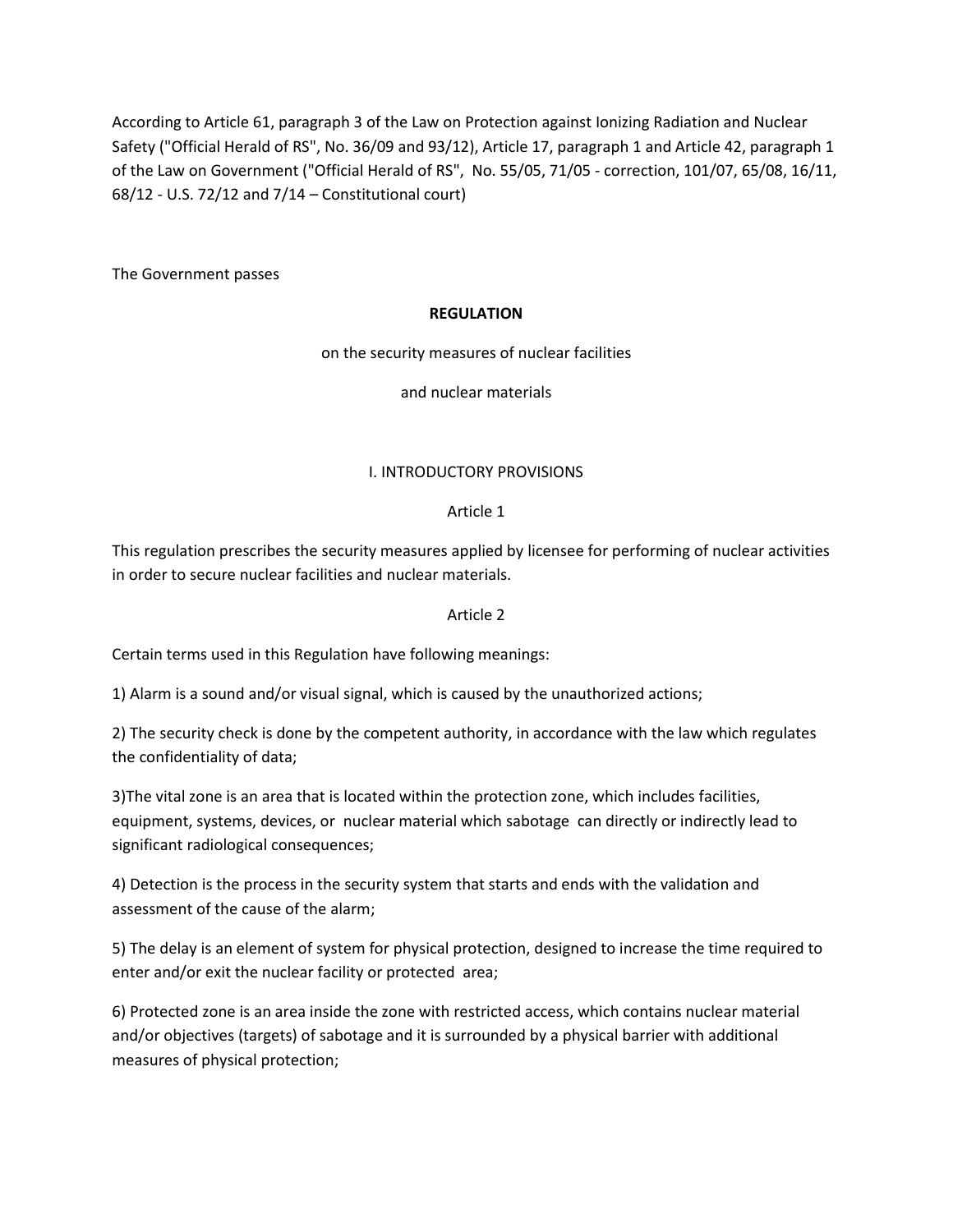7) Malicious act is intentionally committed wrongful action or participation in it, without permission or justification, or an act that is assumed or known to cause death or serious injury of a person, damage to materials , facilities or the environment;

8) Zone with restricted access is a marked area in which there are nuclear facilities and nuclear materials, and to which access is restricted and controlled for reasons of physical protection;

9) Zones of the security systems are zones with restricted access, protected zone, inner zone and vital areas;

10) Security measures of nuclear facilities and nuclear materials are measures of physical protection and measures of technical protection to ensure security of nuclear facilities and nuclear materials;

11) Detection measures are the measures intended for detecting illegal or unauthorized procedure relevant for the security of nuclear facilities and nuclear material;

12) Unauthorized moving or any other unlawful removal of nuclear material is a theft;

13) Defense in depth is a combination of multiple levels of the system and measures that must be overpowered or bypassed in order to violate the security system;

14) A response is the activity aimed at detecting or preventing malicious acts;

15) Plan for security is a document based on the design basis threat assessment, made by the licensee for performing of nuclear activities, which is approved by the Serbian Radiation Protection and Nuclear Safety Agency (hereinafter: the Agency), which establishes a system of nuclear security of facilities and nuclear material;

16) Plan for the security of transportation is a document created on the basis of design basis threat for transport by the licensee for performing of nuclear activity, which is approved by the Agency, which defines the security system and the activities of security guards and other employees in preparation for transport and very transport, including the points of transfer of jurisdiction;

17) Plan for action in case of threats to the security of nuclear facilities and nuclear materials is a document created by the licensee for performing of nuclear activity, which was approved by the Agency, which defines the activities of the licensee for performing of nuclear activities in order to prevent malicious acts and eliminate its consequences ;

18) Rule of "Two persons" is a procedure that requires the presence of at least two trained and authorized persons with the aim of approving activities in procedures related to nuclear facilities and nuclear materials;

19) Threat is the activity of a person or group of persons which has a motive, desire and ability to perform a malicious act;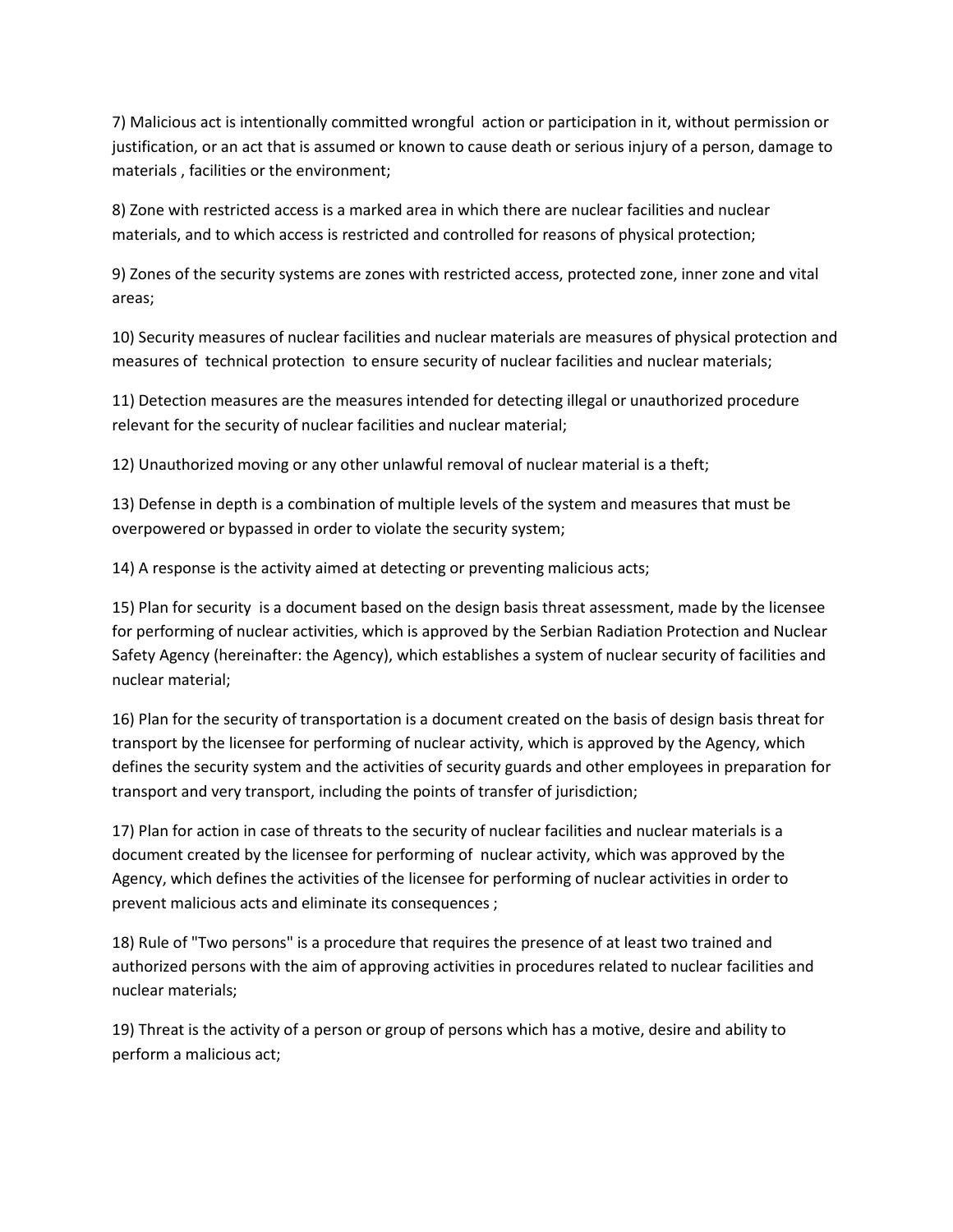20) Program for maintaining of the security system is an act created by the licensee for performing of nuclear activities, which is approved by the Agency, which defines the measures and activities necessary to maintain system of security;

21) Program of professional training for employees who work in the security system (hereinafter: the Professional training program) is a document created by the licensee for performing of nuclear activities, which was approved by the Agency, which defines the content and dynamics of professional training for employees who work in security system;

22) Design Basis Threat (hereinafter: DBT) is an act in which are identified and described potential attackers on nuclear facilities and nuclear materials and their characteristics;

23) Security guard is a person employed on the implementation of security measures;

24) Security system is an integrated set of security measures and procedures implemented by the security service of the licensee for nuclear activities, in order to prevent malicious acts;

25) Technical protection is a set of organized activities and measures for technical security of nuclear facilities and nuclear materials that are carried out by using mechanical and electronic means of protection;

26) Transportation-control center is a facility that allows continuous monitoring of the location of the transport convoy and its security status and communication with the transport convoy carrier, sender, recipient and, when necessary, with the security service. Organization of the transportation- control center is under the jurisdiction of the Ministry of Interior;

27) Inner zone is area within the protected zone where nuclear materials in category I are used and/or stored ;

28) Graded approach is a method that involves the use of security measures proportional to the potential consequences of malicious acts;

29) Physical barrier is the fence, wall or similar physical obstacle which provides slowing down of passing and complements access control measures;

30) Physical protection is a set of activities and processes of the physical security of nuclear facilities and nuclear materials, which is carried out through activities of the security service;

31) Functions of the security system are detection, delay and response;

32) Central Alarm Station (CAS) is a facility with installed equipment that provides comprehensive and continuous monitoring of alarms, assessment of the situation and communication with the security guards, responsible persons and forces for a response.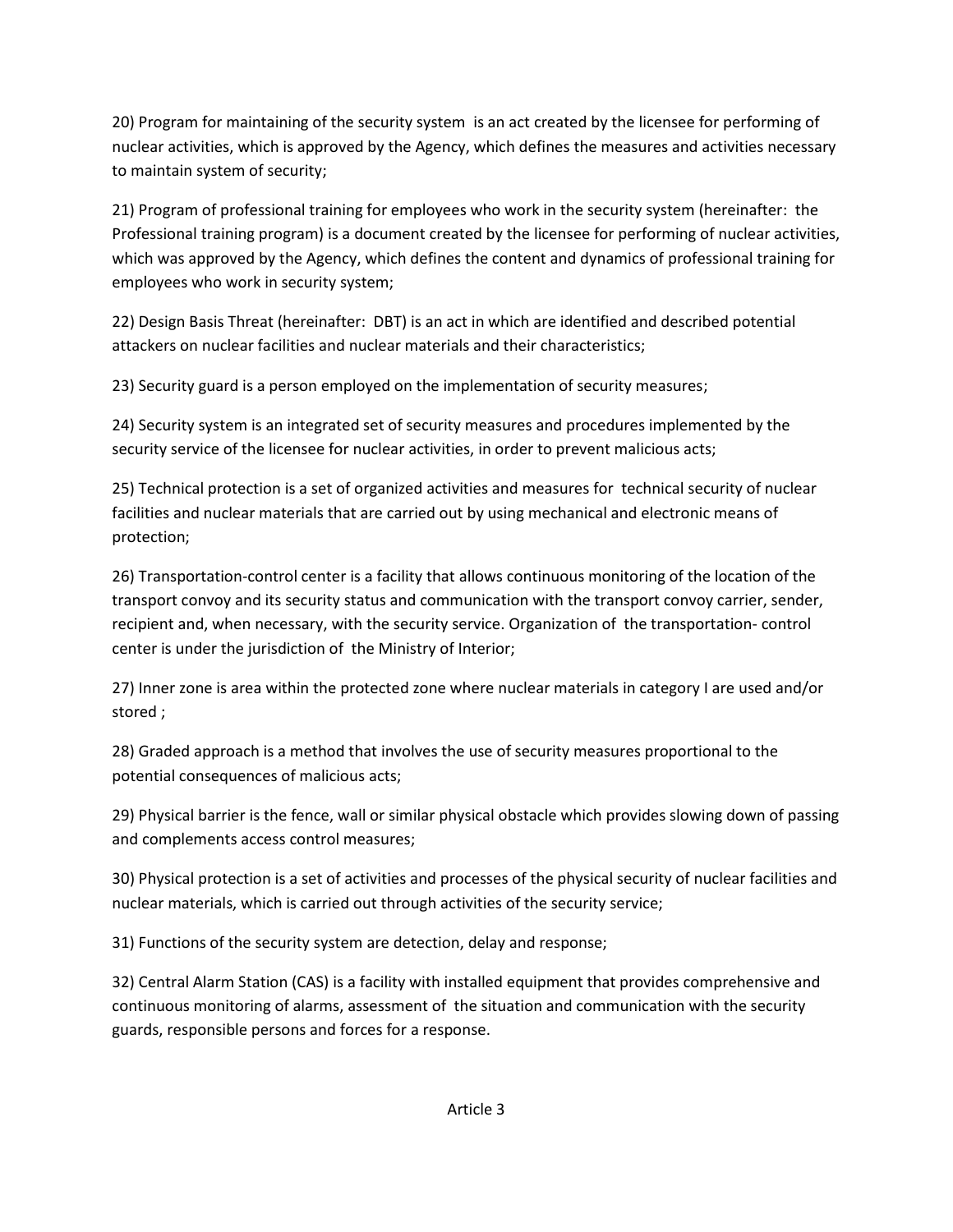Licensee for performing of nuclear activities ensures the implementation of measures of physical and technical protection of nuclear facilities and nuclear materials, as well as measures of physical and technical protection during transport of nuclear materials within the territory of the Republic of Serbia.

Measures for physical and technical protection of nuclear facilities and nuclear materials are determined based on prepared DBT.

Licensee for performing of nuclear activity implements measures of physical and technical protection of nuclear facilities and nuclear materials in accordance with the Plan of action in case of threats to the security of nuclear facilities and nuclear materials, Security plan and Plan for security of transportation.

Agency approves the acts which are governing the safety of nuclear facilities and nuclear materials referred to in paragraph 3 of this Article, and which are made by the licensee for performing of nuclear activities.

### Article 4

Commission for Design Basis Threat (hereinafter referred to as: the Commission) conducts assessment based on information available from security services of the Republic of Serbia, Ministry responsible for internal affairs, Ministry responsible for foreign affairs , licensee for performing of nuclear activities and the Agency. Commission for Design Basis Threat assessment is established by the Government.

The Commission drafts DBT and submits it to the Government. DBT is a confidential document which contains information of interest to the Republic of Serbia, whose disclosure to an unauthorized person would cause damage and it is indicated by certain degree of confidentiality in accordance with an assessment of possible damage to the interest of the Republic of Serbia, in accordance with the law regulating the confidentiality of information.

Revision of DBT is carried out every year by January  $31<sup>st</sup>$ . In the case of new information relevant for the safety of nuclear facilities and nuclear materials in the Republic of Serbia, the Commission performs modification or supplementation of DBT and submits it to the Government within 30 days of new findings.

The extent of the security measures in the transport of nuclear material referred to in Article 15 of this Regulation, the Commission shall determine by preparing DBT for transportation of nuclear materials for each individual transport.

## Article 5

The system of security of nuclear facilities and nuclear materials includes:

1) measures of technical and physical protection of nuclear facilities and nuclear materials;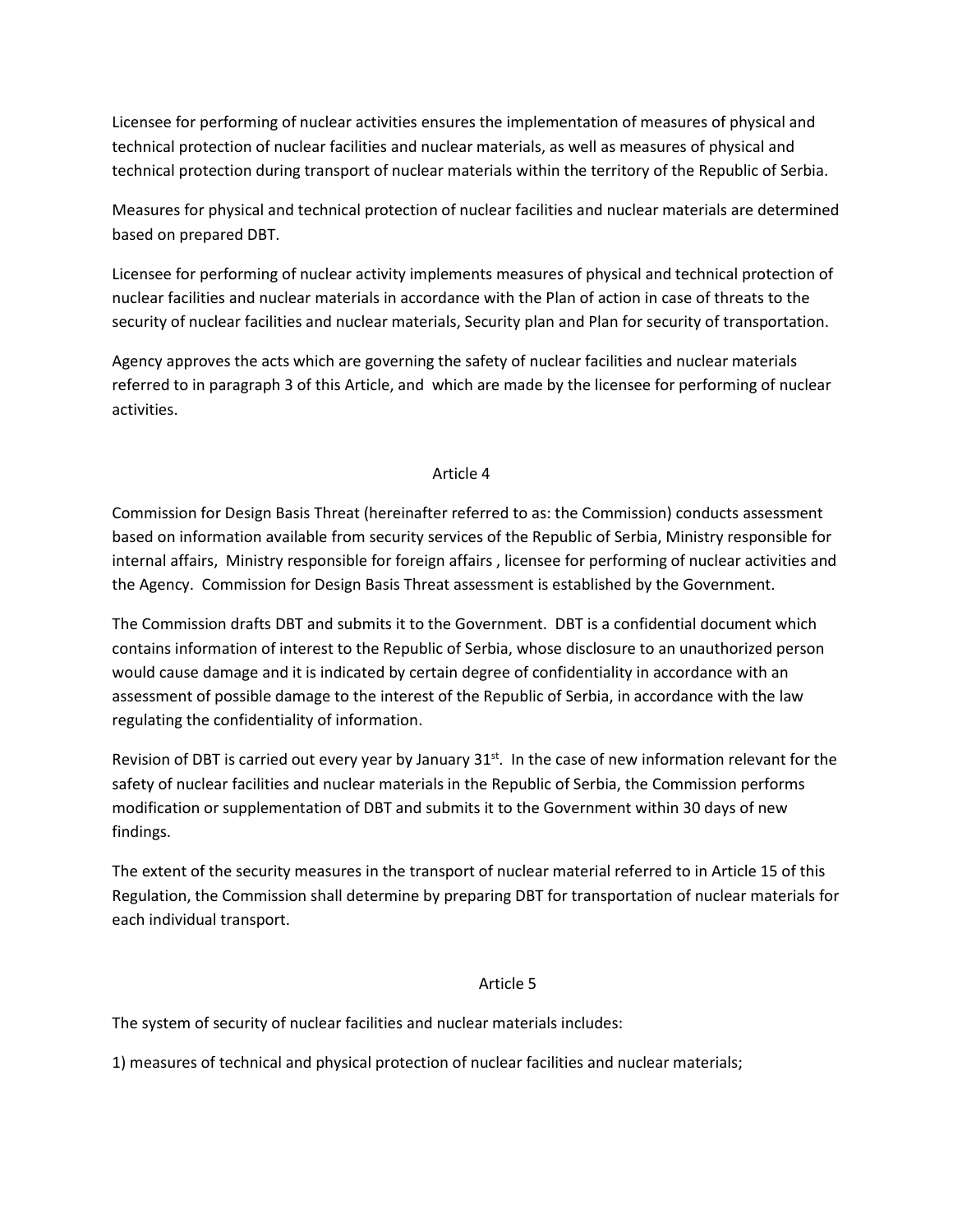2) procedures for handling and guarding of confidential information;

3) procedures for the implementation of measures of information security of nuclear facilities;

4) procedures for maintaining the security culture.

The system of security of nuclear facilities and nuclear materials is based on:

1) risk management;

2) graded approach;

3) The defense in depth.

Risk Management in paragraph 2, item 1) above for physical and technical protection of nuclear facilities and nuclear materials includes risk assessment and taking action and measures against observed risks. Risk management includes:

1) risk analysis in the case of unauthorized moving of nuclear materials with aim to construct a nuclear explosive device;

2) risk analysis in the case of unauthorized moving of nuclear materials with aim of their secondary scattering;

3) analyzing the risk in the event of threats to the safety of nuclear facilities and nuclear materials. A graded approach and defense by depth in paragraph 2, items 2) and 3) of this article is the existence of multiple zones of protection and application of methods of physical and technical protection of nuclear facilities and nuclear materials, involving administrative and technical measures, on the same level and at the whole line of defense in each zone of protection, by applying of all functions of security system. Licensee for performing of nuclear activity is obliged to immediately report to the Agency any violation of the security system of nuclear facilities and nuclear materials, and any malicious act.

## Article 6

Licensee for performing of nuclear activity is required to produce documents as defined in Article 3, paragraph 3 of this regulation which:

1) specify the system of security of nuclear facilities and nuclear materials and maintenance of the system;

2) define activities and sequence of procedures in the event of unauthorized moving of nuclear material or sabotage of nuclear facilities and nuclear materials;

3) define security measures in the transport of nuclear material on the territory of the Republic of Serbia;

4) define professional training for employees on matters of security of nuclear facilities and nuclear materials.

## Article 7

Security measures at nuclear facilities and nuclear materials are regulated depending on the category of nuclear material. Affiliation of nuclear material to category I, II and III is determined according to the criteria established in the categorization given by the Law on Ratification of the Convention on the physical protection of nuclear material ("Official Gazette of SFRY" – International treaties, No. 9/85).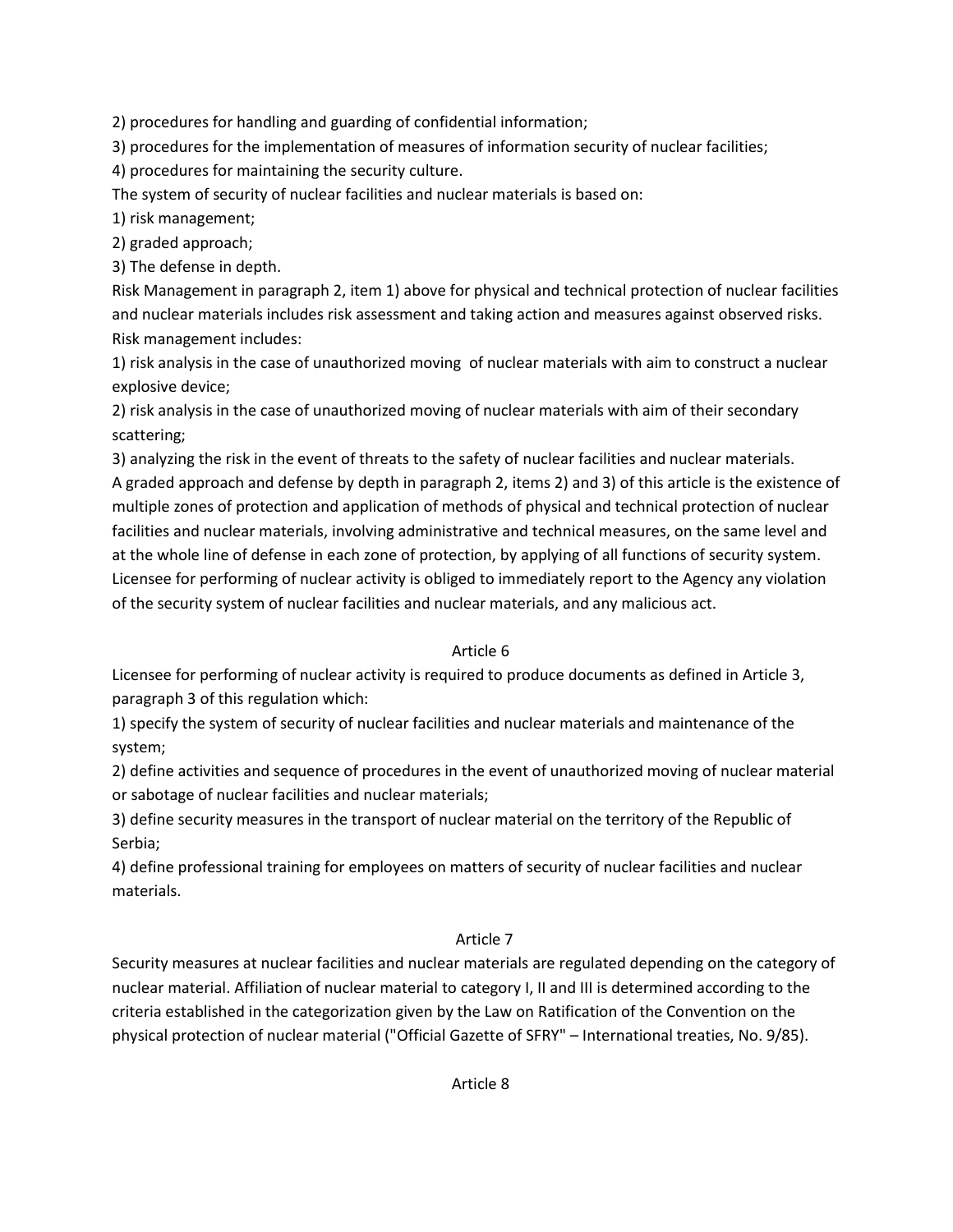For implementation of measures for security of nuclear facilities and nuclear material following requirements must be met:

1) That the nuclear material in amounts whose dispersion can lead to significant radiological consequences, as well as equipment, systems and devices necessary to prevent significant radiological consequences, are located in one or more of the vital areas that are inside the protected zone;

2) That the nuclear material in category I and nuclear facility, with the equipment and devices of importance for nuclear safety and security, which is provided for use or storage of nuclear materials in this category, are located in the inner zone;

3) That the nuclear material in categories II and III and nuclear facility, with equipment and facilities of importance to nuclear safety and security, which is provided for use or storage of nuclear materials in this category, are located in a protected zone;

4) That the nuclear facility, with equipment and devices of importance to nuclear safety and security, provided for the storage and processing of low and medium active waste, is located in a protected area;

5) That the documentation of importance for the security system for nuclear materials in category I and nuclear facilities, which are provided for use or storage of such nuclear material, is kept in a separate premises in vital areas;

6) That the documentation of the importance for the system of security of nuclear materials in categories II and III and facilities, which are provided for use or storage of such nuclear materials, as well as nuclear facilities provided for storage and processing of low and medium active waste, is kept in the protected zone.

## Article 9

The system of security of nuclear facilities and nuclear materials, as well as the equipment and software used for the security, must be in accordance with approved standards and international norms in the field of physical and technical protection.

## Article 10

Licensee for performing of nuclear activity is obliged to provide measures that only authorized persons have access to the zones of the security system.

Licensee for performing of nuclear activity is obliged to keep a record of all persons who have access to areas and facilities within each zone of security system. The licensee is obliged to keep this record as a confidential document.

Licensee for performing of nuclear activity is obliged to secure all the mechanisms for entering the zone and/or objects such as keys, key cards, etc. and prevent unauthorized access to them, theft or their reproduction.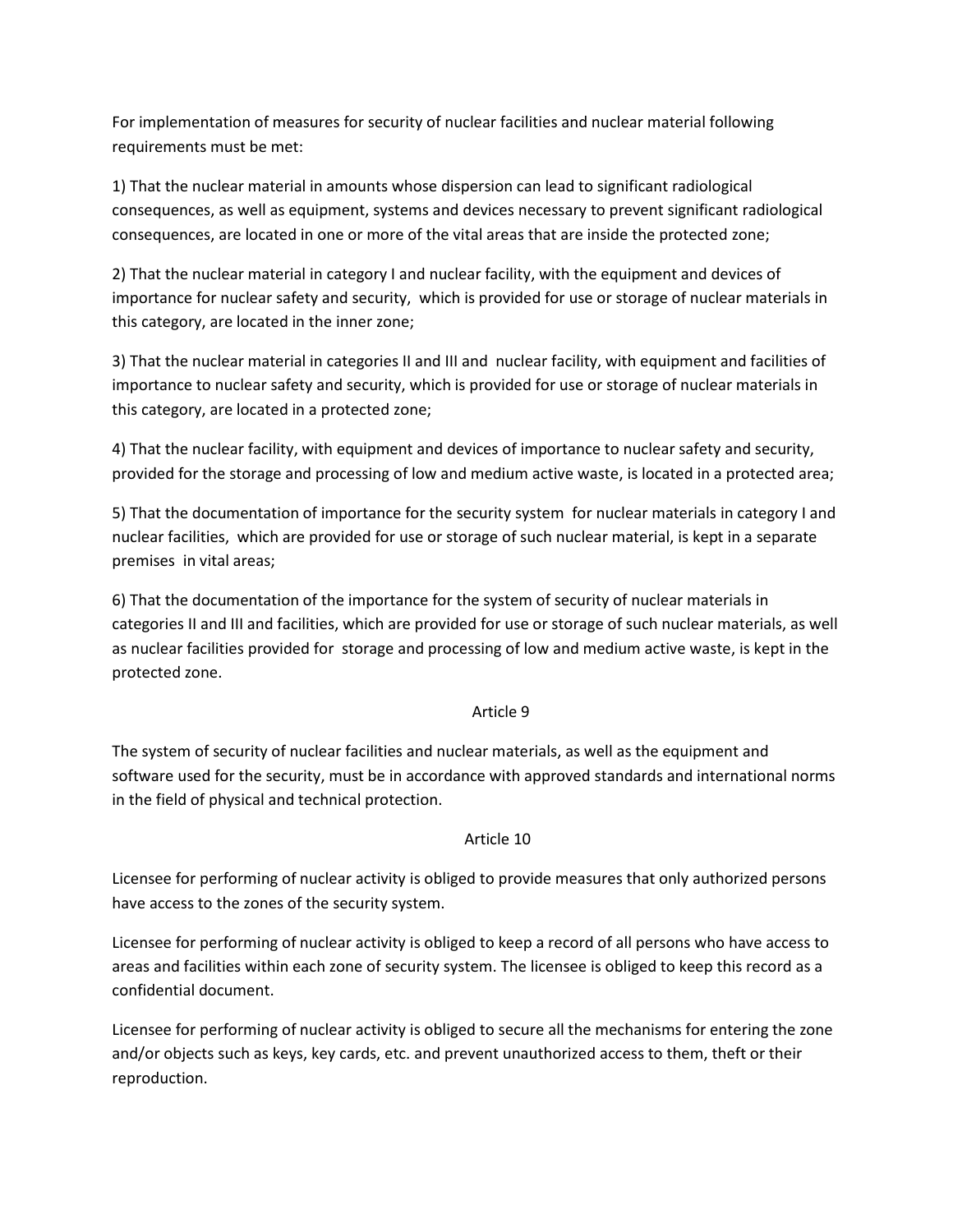#### Article 11

Fenced area, that includes the facilities, equipment and devices belonging to licensee for performing of nuclear activity, is considered as zone with restricted access.

The security measures implemented in the area with limited access are:

1) periodical physical control of the zone;

2) visual surveillance;

3) control of movement of goods, vehicles and people;

4) verifying the identity of persons entering the zone and obligatory wearing of identification cards in a visible place.

Area with restricted access is marked with warning signs, containing the text "ZONE OF RESTRICTED ACCESS".

#### Article 12

The protected zone is located within the zone with restricted access.

In the protected zone and facilities located within that zone are implemented the following security measures:

1) constant presence of security guards;

2) periodical physical control of the zone;

3) constant presence of the person responsible for nuclear security, or person employed by the licensee for performing of nuclear activities, designated by them, during the movement of visitors in protected areas and facilities located within that zone;

4) placing a device for detecting unauthorized entry into the area and/or facility;

5) installation of systems for transmission of alarm signals, with its own emergency power supply for at least 48 hours, in the way to detect any unauthorized intervention or work on the system;

6) setting of self-closing anti-burglary doors;

7) placing anti-burglary bars on the windows on the ground floor;

8) installation of devices for monitoring and controlling of entry and exit at the entrance of the protected area and facilities located within that zone;

9) checking the identity of persons who enter the zone and obligatory wearing of an identity card in a visible place;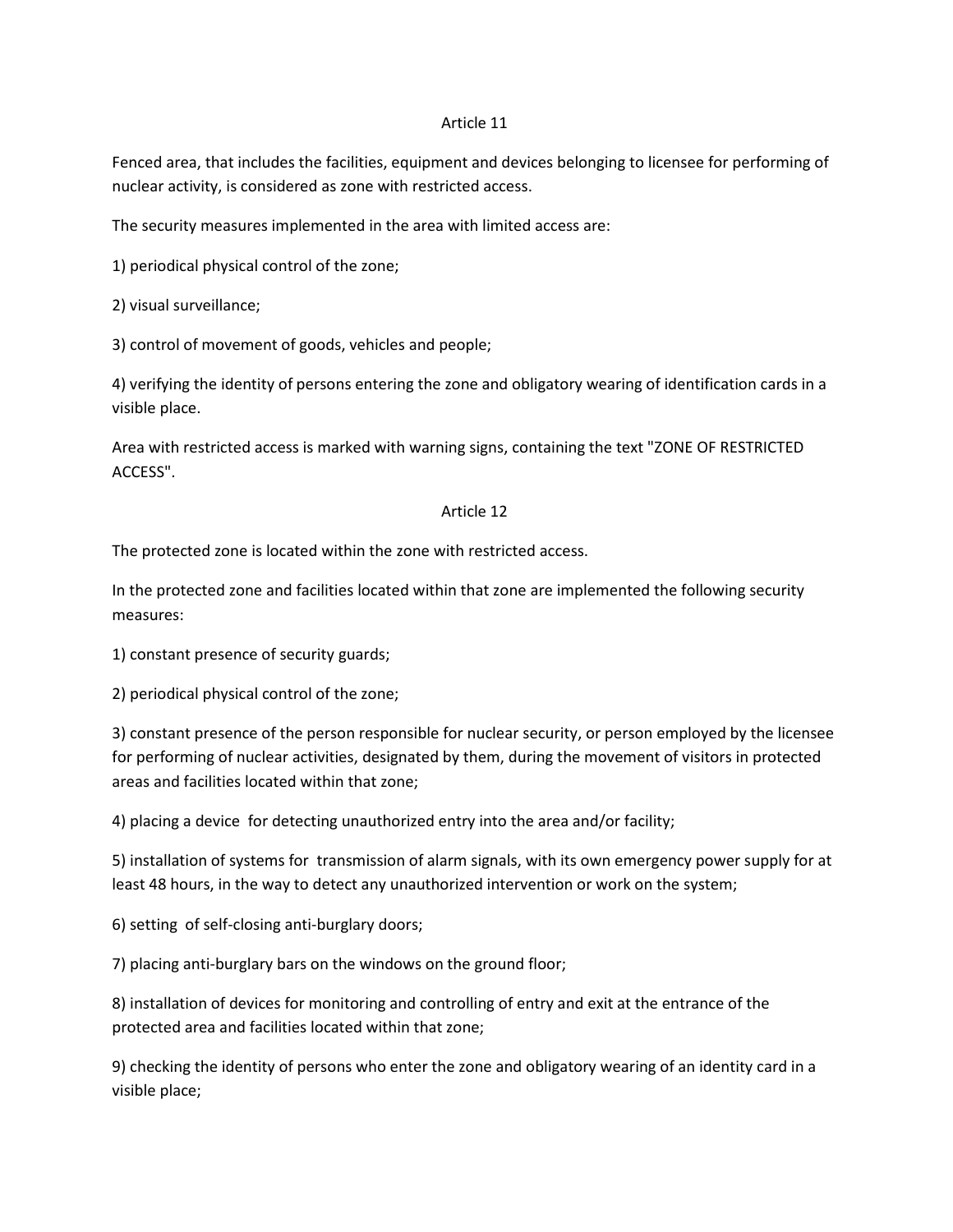10) the entry of vehicles into the protected zone is possible only with the permission of the person responsible for nuclear security.

The protected zone is marked with warning signs containing words "PROTECTED ZONE" and "RESTRICTED MOVEMENT".

#### Article 13

The inner zone is located inside the protected zone.

The inner zone may also be vital zone.

In the inner zone the following security measures are conducted:

1) the constant presence of armed security guards;

2) conducting of regular physical control of the zone;

3) constant presence of the person responsible for nuclear security or person employed by the licensee for performing of nuclear activities, designated by them, during the moving of visitors, so that there is at least one responsible person at ten visitors during the moving of visitors in the inner zone;

4) interventions of the security in course of time defined by security plan, with the time for intervention of less than five minutes;

5) clear space width of at least five meters from the borders of the inner zone, with no mechanical obstacles that would reduce the possibility of surveillance;

6) lighting of poorly lit places and lighting of areas during low visibility;

7) placing of recording devices and video surveillance;

8) placing of devices for automatic monitoring and controlling of entry and exit;

9) placing of devices for detecting of unauthorized entry and exit;

10) placing of the devices for automatic recording and video surveillance of entering and exiting;

11) installation of system for transmission of the alarm signals, with its own emergency power supply for at least 48 hours, so that detects any unauthorized intervention or work on the system;

- 12) limited number of controlled entry and exit points;
- 13) placing of self-closing anti-burglary doors;

14) placing of anti-burglary bars on the windows on the ground floor;

15) providing exit points with equipment which enables the opening in case of emergency events;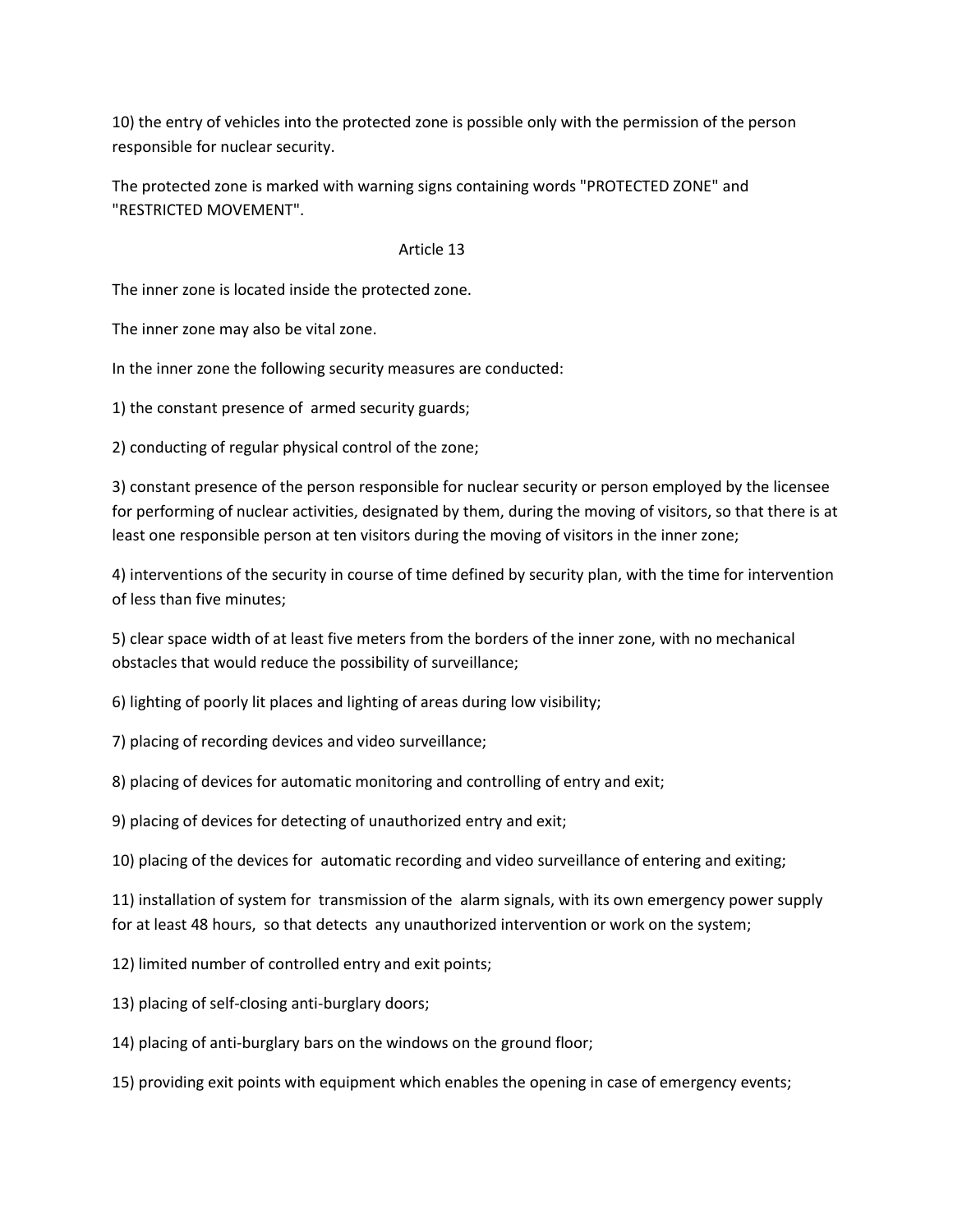16) installation of automatic fire detection;

17) the entry of vehicles into the inner zone is possible only with the permission of the person responsible for nuclear security;

18) checking the identity of persons who enter the zone and obligatory wearing of an identification card in a visible place;

19) placing of the device for controlling hand luggage and other baggage, cargo and mail at the entrance to the inner zone in order to prevent entry of prohibited items and materials and the unauthorized taking out of nuclear and other radioactive materials.

The inner zone is marked with warning signs containing the text "INTERNAL ZONE" and "UNAUTHORIZED ACCESS FORBIDDEN".

#### Article 14

Vital area and vital facility are located inside the protected zone.

In the vital area are conducted measures that provide an additional level of protection, in order to detect, control access and restraint.

In the vital area are conducted following security measures:

1) the constant presence of armed security guards;

2) conducting of regular physical control of the zone;

3) interventions of security in course of times defined by security plan with the time for intervention of less than three minutes;

4) constant presence of the person responsible for nuclear security or person employed by the licensee for performing of nuclear activities, designated by them, during the movement of visitors, so that there is at least one responsible person at ten visitors during the movement of visitors in the inner zone;

5) examination and checking of all persons, baggage, vehicles and goods entering or leaving the vital zone;

6) the entry of vehicles into the vital zone is possible only with the permission of the person responsible for nuclear security;

7) on the outer side and on the inside of the fence there is a space, wide two to five meters, with no mechanical barriers, and other technical measures (means and devices for detection and light) are set in order to perform tasks of physical protection;

8) space which is controlled is surrounded by at least a single fence, height of 2.4 meters, with a barbed wire placed at the top or other obstacle which prevents crossing of the fence;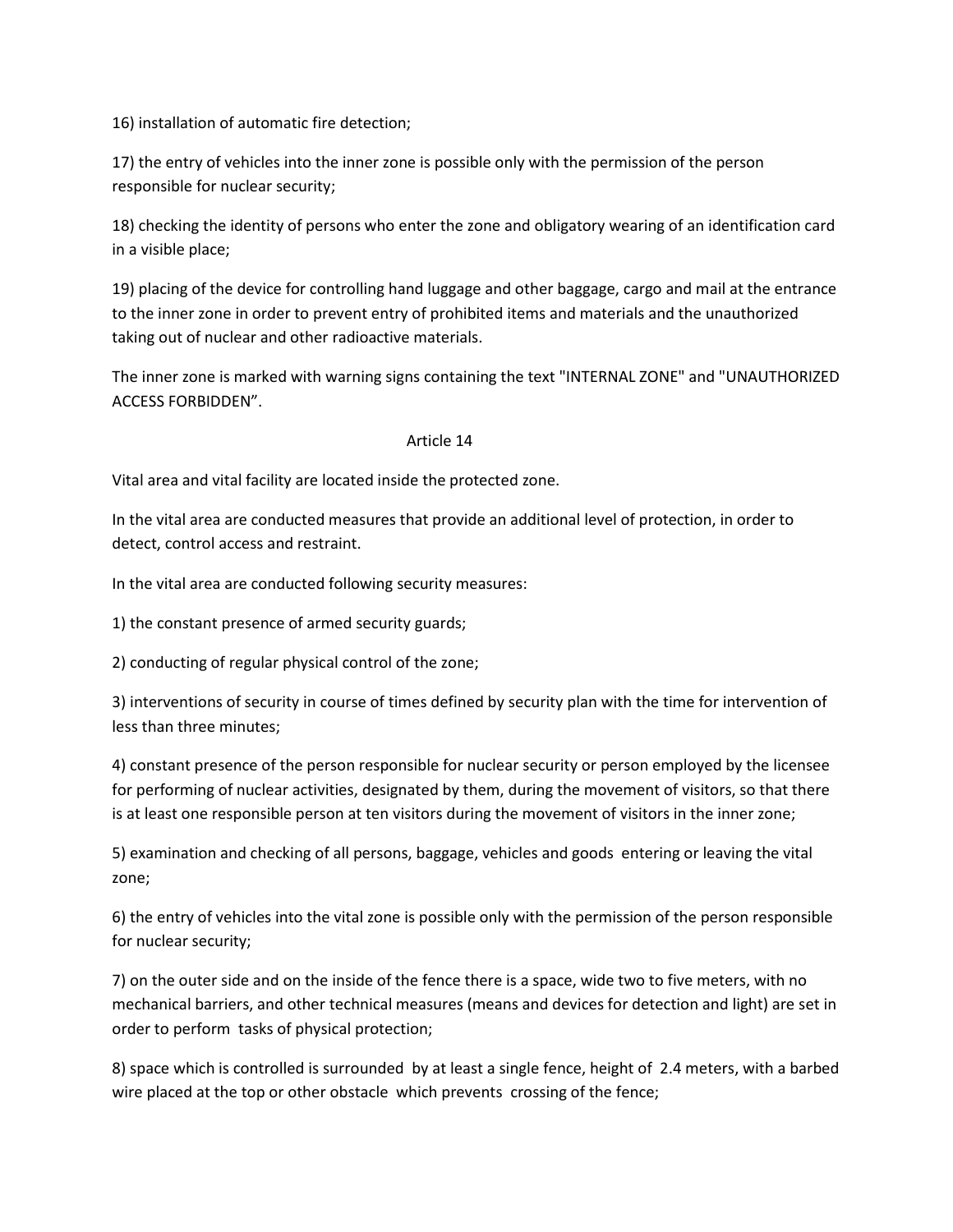9) dividing the zone area into sectors, to ensure more effective detection of attempted unauthorized entry and response in case of an event which endangers the security of nuclear facilities and nuclear materials;

10) space which is controlled is illuminated during reduced visibility;

11) on the outside and on the inside are placed video surveillance devices;

12) Installation of devices for monitoring, recording, video surveillance and control of entering and exiting;

13) placing of the devices for detecting of unauthorized entering and exiting;

14) installation of system for transmission of the alarm signals, with its own emergency power supply for at least 48 hours, so that detects any unauthorized intervention or work on the system;

15) placing of self-closing anti-burglary doors;

16) placing of anti-burglary bars on the windows on the ground floor;

17) placing of the device for controlling hand luggage and the other baggage, cargo and mail at the entrance to the vital zone in order to prevent bringing in prohibited items and materials and the unauthorized taking out of nuclear and other radioactive materials;

18) hand-held devices used by physical security for controlling of persons entering or exiting vital area;

19) limited number of controlled entry and exit points;

20) all exits from vital zone to be equipped with the mechanism for opening in emergency situations;

21) checking the identity of persons who enter the zone and obligatory wearing of an identification card in a visible place;

22) placing of physical barriers to prevent forced entry of motor vehicles in vital area;

23) Installation of automatic fire detection devices.

The vital area is marked with warning signs containing the text "VITAL AREA" and "UNAUTHORIZED ACCESS FORBIDDEN".

#### Article 15

Licensee for performing of nuclear activities which performs activities with nuclear materials in categories I or II, or facilities provided for use or storage of such nuclear materials, has its own Central Alarm Station (hereinafter: CAS). CAS must meet the following requirements: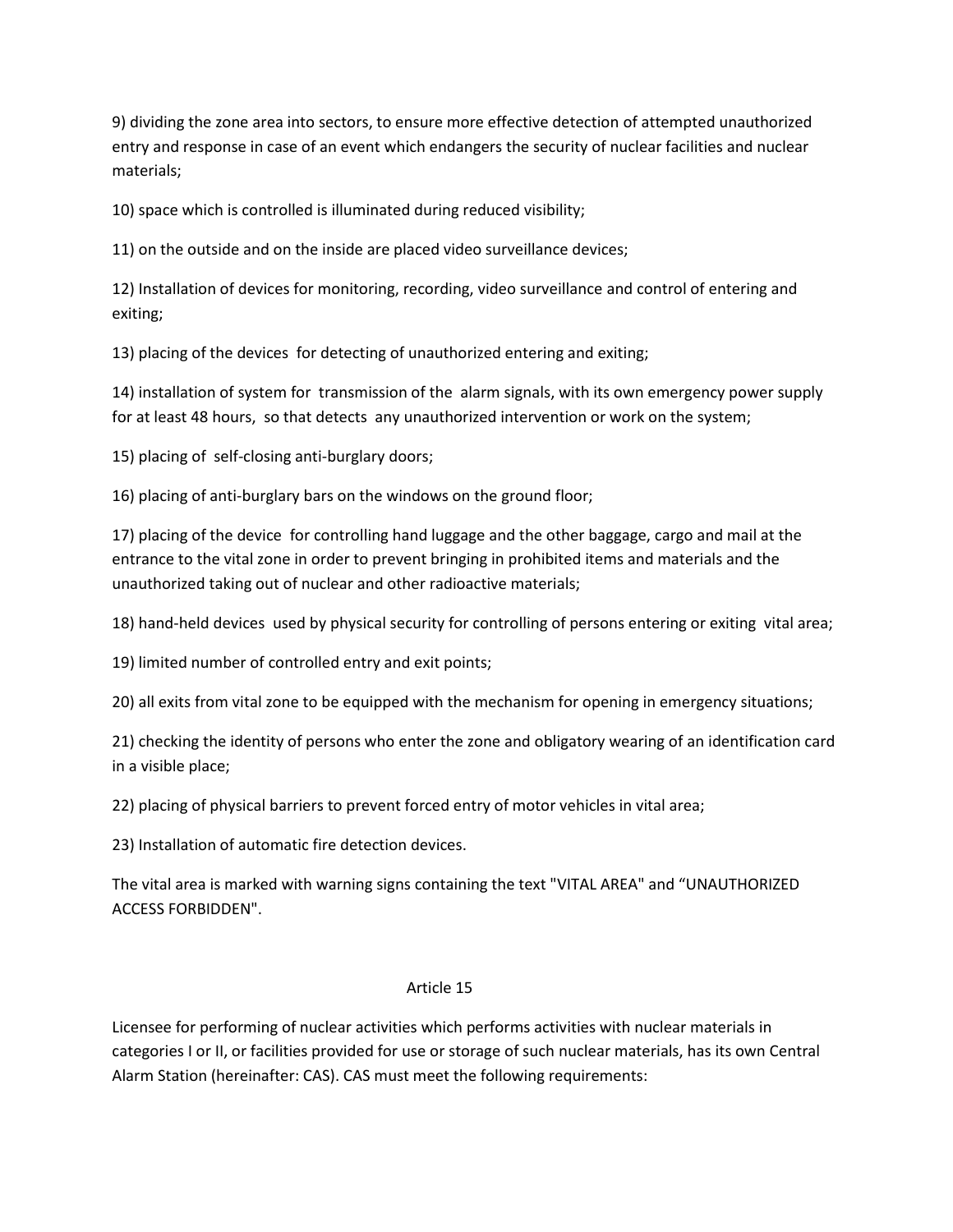1) to be located in a protected zone;

2) to have at least two independent sources of electric power supply;

3) to have installed equipment for recording and storing data and records about attempts of unauthorized entry, alarm triggering and implemented measures;

4) to have provided links to unobstructed two-way communication with the security guards and relevant government agencies and departments (police, fire department, notification center, ambulance) in the case of emergency situations;

5) to have installed the equipment for continuous recording of all communications in CAS.

In CAS is obligatory continuous presence of at least two employees of physical security.

In CAS is prohibited use of cell phones and taking pictures.

Entry of visitors in CAS is possible only with the permission of the person responsible for nuclear security. Visitors can stay within the CAS only accompanied by a person responsible for nuclear security or his designee.

#### II. SAFETY MEASURES DURING THE TRANSPORT

#### OF NUCLEAR MATERIAL ON THE TERRITORY

OF THE REPUBLIC OF SERBIA

#### Article 16

Plan for security of transportation is applied to transportation of nuclear materials in accordance with DBT.

Security measures during transport of nuclear materials, are prescribed depending on the category of nuclear material being transported.

The security measures provided by the sender of nuclear materials are:

1) armed and trained security staff equipped with protection equipment;

2) written instructions to security guards before the start of preparations for the transport , with details of all obligations during preparation for transportation and during transportation;

3) information about the schedule and route of transport are confidential documents;

4) protected communication between the security guards who perform physical protection and transport-control center;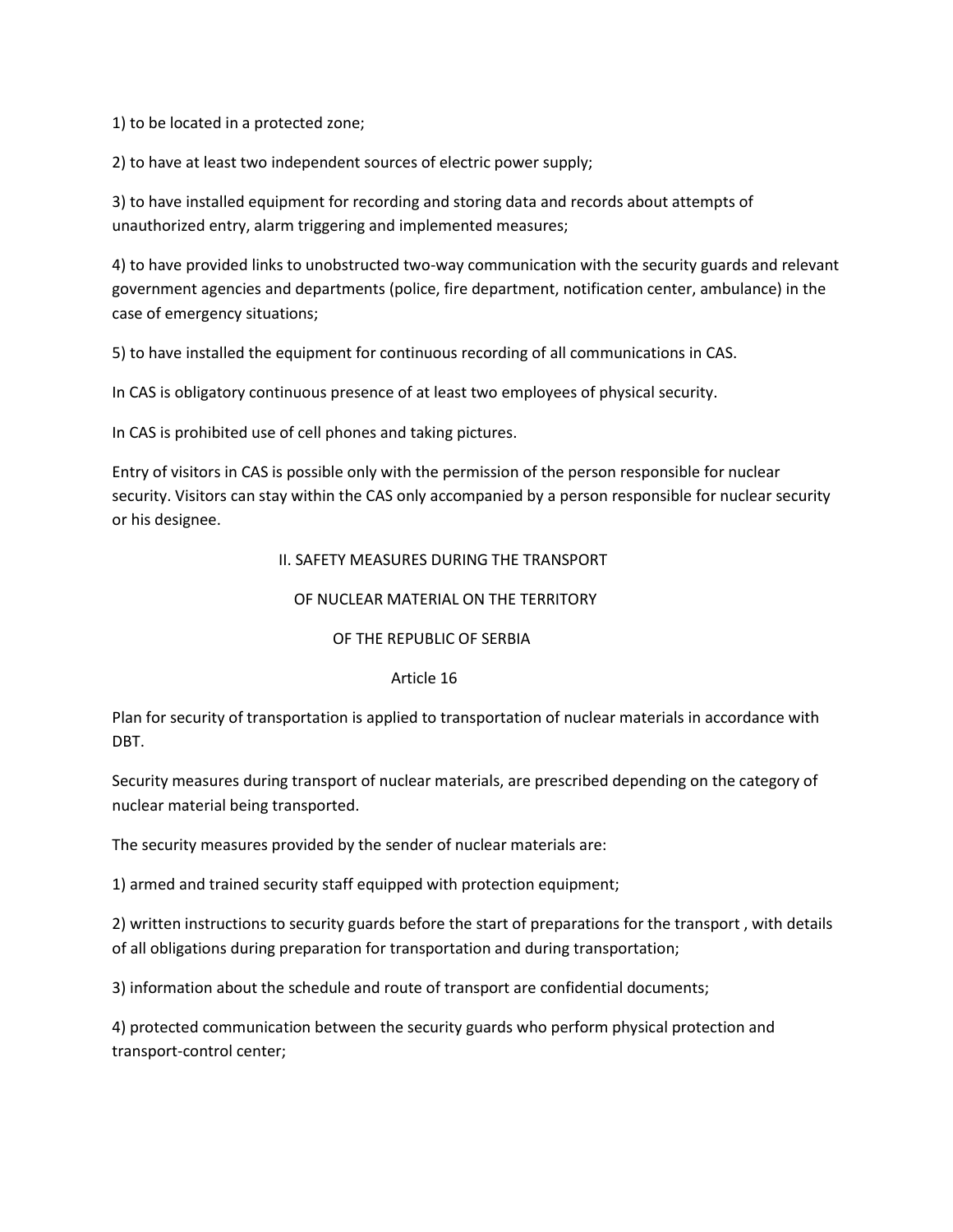5) measures of physical and technical protection during preparation for transport and transport of nuclear materials in accordance with the Plan of transportation security;

6) conducted detailed inspection of the transport vehicle prior to loading in order to ensure that it does not contain any substances that would endanger or prevent the transport;

7) conducted security checks for drivers and technical personnel who participate in the preparation for transport and transport;

8) that before beginning of the transport a breath alcohol test for the driver is performed, as well as the procedure for detecting of signs and symptoms of drug use, psycho-active medicines and other psychoactive substances in the body.

Nuclear material which is being transported must be in a container on which is placed satellite tracking system.

## III. SPECIAL MEASURES APPLIED WHEN TRANSPORTING NUCLEAR MATERIALS IN I, II AND III CATEGORY

### Article 17

Transport of nuclear material in I and II category in road traffic is done:

1) by transportation vehicle equipped for transport of dangerous cargo;

2) protecting vehicle by at least two guards;

3) the shipment is located in a secure container which is locked, sealed or otherwise secured and properly fastened;

4) with the police escort.

Transport of nuclear materials in I and II category in railway traffic is done:

1) by freight train with a special wagon designed for transport of dangerous materials;

2) the shipment is in a secure section or in a container that is locked, sealed or otherwise secured and properly fastened;

3) security guards, which accompany the shipment in a special wagon, travel in the wagon nearest to the wagon containing nuclear material;

4) with the police escort.

Transport of nuclear materials in I and II category by waterway is done:

1) by cargo ship intended for such transport;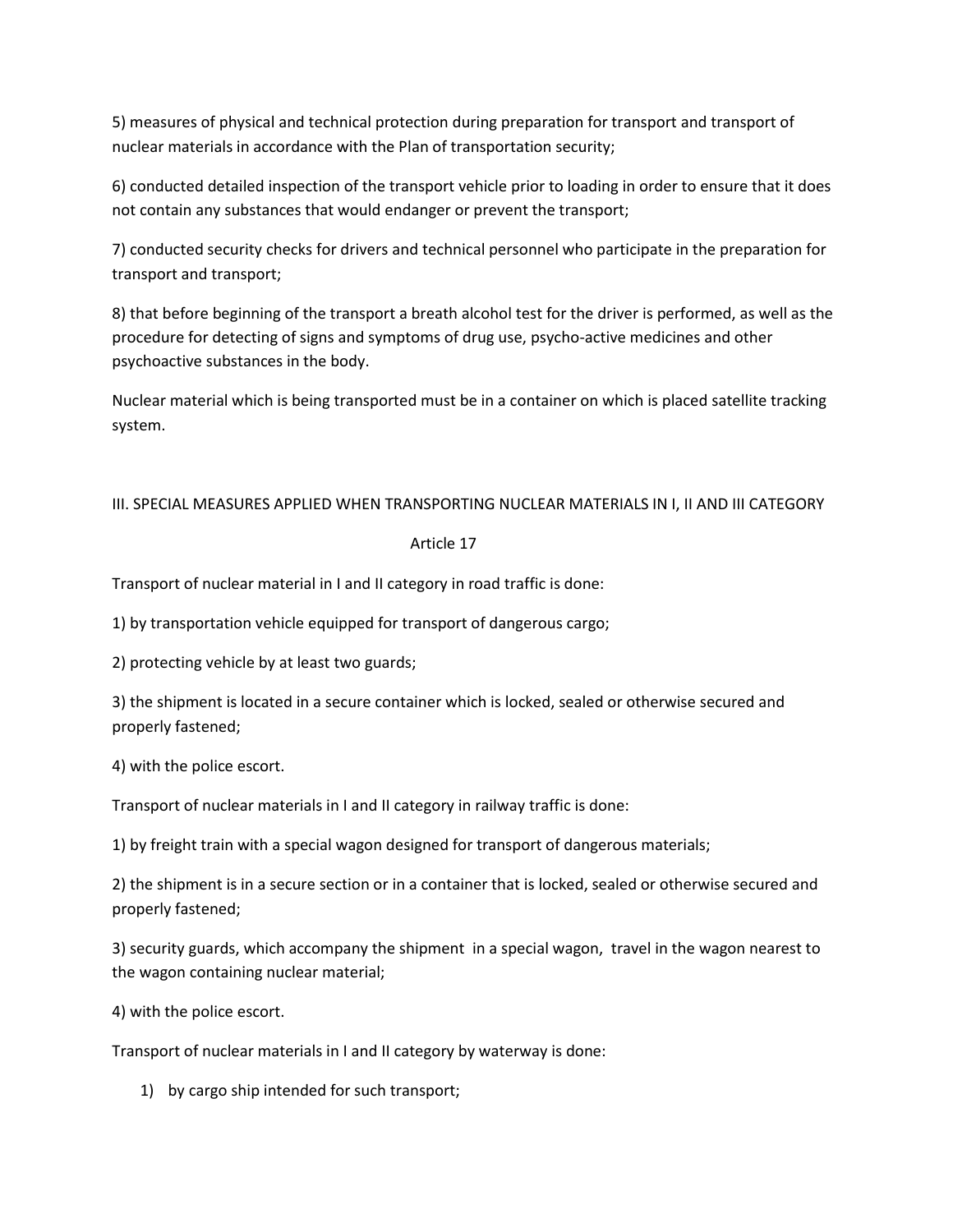- 2) the shipment is in a secure section or in a container that is locked, sealed or otherwise secured and properly secured;
- 3) with a police escort.

Transport of nuclear material in I and II category by air is conducted using an aircraft specified exclusively for cargo transport.

### Article 18

Transport of nuclear material in III category in road traffic is done:

1) by transportation vehicle equipped for transport of dangerous cargo;

2) the shipment is accompanied by one or more trained security guards, depending on DBT.

Transport of nuclear material in III category in railway traffic is done as follows:

1) the shipment is located in a secure section or in a container that is locked, sealed or otherwise secured and properly fastened;

2) The shipment is accompanied by one or more trained security guards depending on DBT.

Transport of nuclear material in III category by waterway is done so that the shipment is in a secure section or in a container that is locked, sealed or otherwise secured and properly fastened.

Transport of nuclear material in III category by air is conducted using an aircraft specified exclusively for cargo transport.

# IV. SECURITY MEASURES REGARDING EMPLOYEES WHO PERFORM TASKS OF PHYSICAL AND TECHNICAL SECURITY OF NUCLEAR FACILITY AND MATERIALS

#### Article 19

Licensee for performing of nuclear activities appoints a person responsible for nuclear security.

All employees of the licensee for performing of nuclear activity must meet the requirements for obtaining a positive security clearance, in order to prevent possible sabotage.

Licensee for performing of nuclear activity has employed CAS operators and security guards.

CAS operators and security guards employed at the licensee for performing of nuclear activity must have:

1) a certificate of medical fitness for performing of jobs and tasks of security;

2) passed exam in professional training, in accordance with this regulation;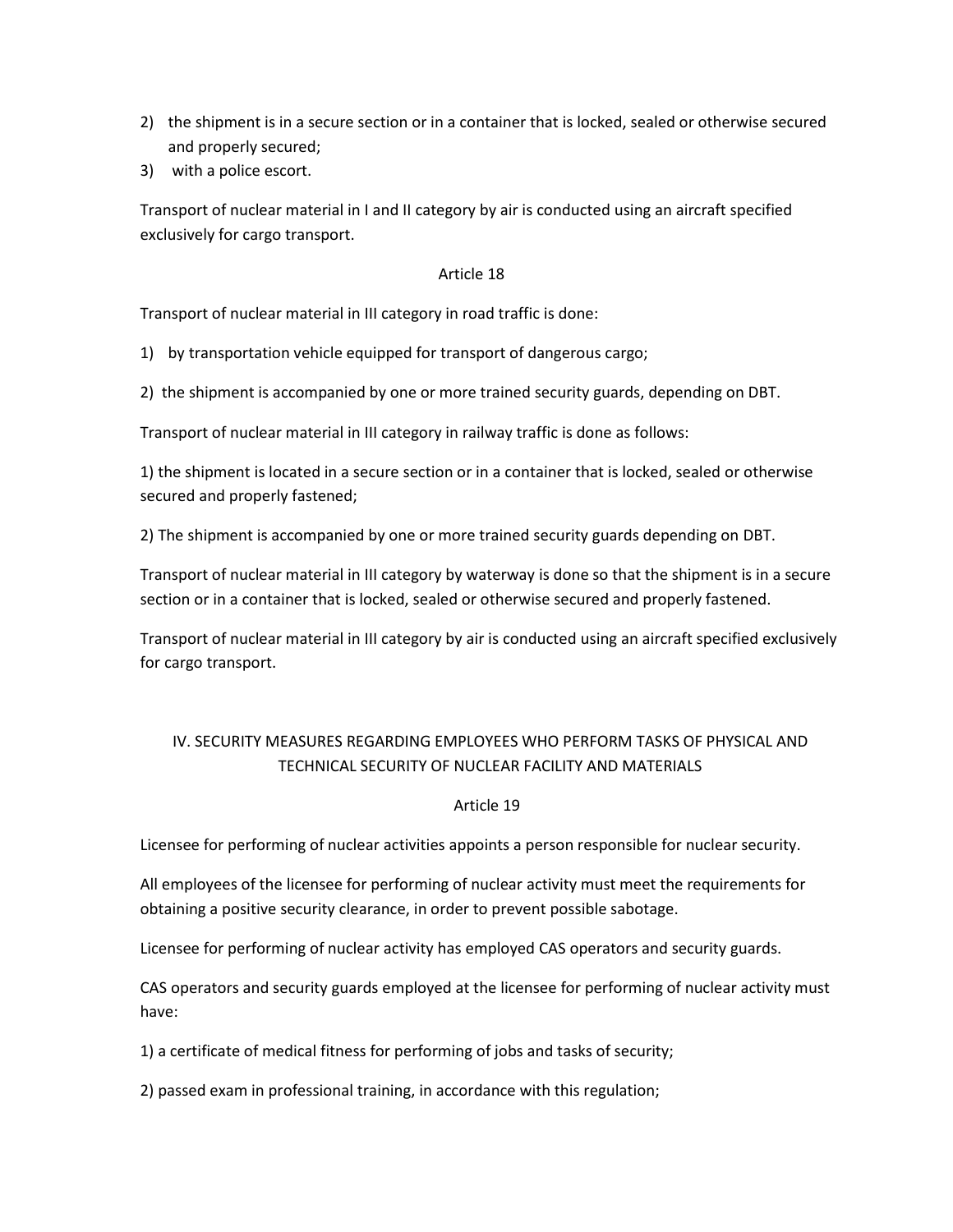3) a positive security clearance.

Licensee for performing of nuclear activity may entrust certain security tasks to a legal entity that conducts activities of securing objects and persons.

Workers of the legal entity that conducts activities of securing objects and persons must meet the same requirements as the workers employed at the licensee for performing of nuclear activity.

### Article 20

Employees who perform jobs of physical and technical security of nuclear facilities and nuclear materials are obliged to attend programs of basic professional training and periodical knowledge renewal.

Based on the basic professional training programs and periodical renewal of employees' knowledge, the licensee for performing of nuclear activities organizes and carries out the training.

Employees who work on jobs and tasks of the security system take their examination in basic professional training and periodical renewal of knowledge.

The exam of basic professional training and periodical renewal of knowledge is taken according to the law, under the program approved by the Agency.

If the employee does not pass the exam it is possible to retake it at expiration of one month.

An employee who has passed an exam will be issued a certificate of passing the exam.

## Article 21

Licensee for performing of nuclear activities prepares an annual program for renewal of knowledge for employees who perform the duties of security.

The program for renewal of knowledge includes the manner and content of exercises to maintain physical fitness, handling of means of communication, gun handling, shooting moving and stationary targets, the implementation of measures of physical protection during ordinary activities and emergency events, radiation protection, first aid and the use protective gear.

Licensee for performing of nuclear activities assesses annually knowledge of employees who work in the security system in accordance with the program of periodical renewal of knowledge.

Licensee for performing of nuclear activities provides to employees who have access to nuclear materials attendance to training in security culture and introduces them to the instructions on the process of securing of nuclear materials, before beginning of their work.

V. OTHER CONDITIONS REGARDING PHYSICAL

## AND TECHNICAL SECURITY MEASURES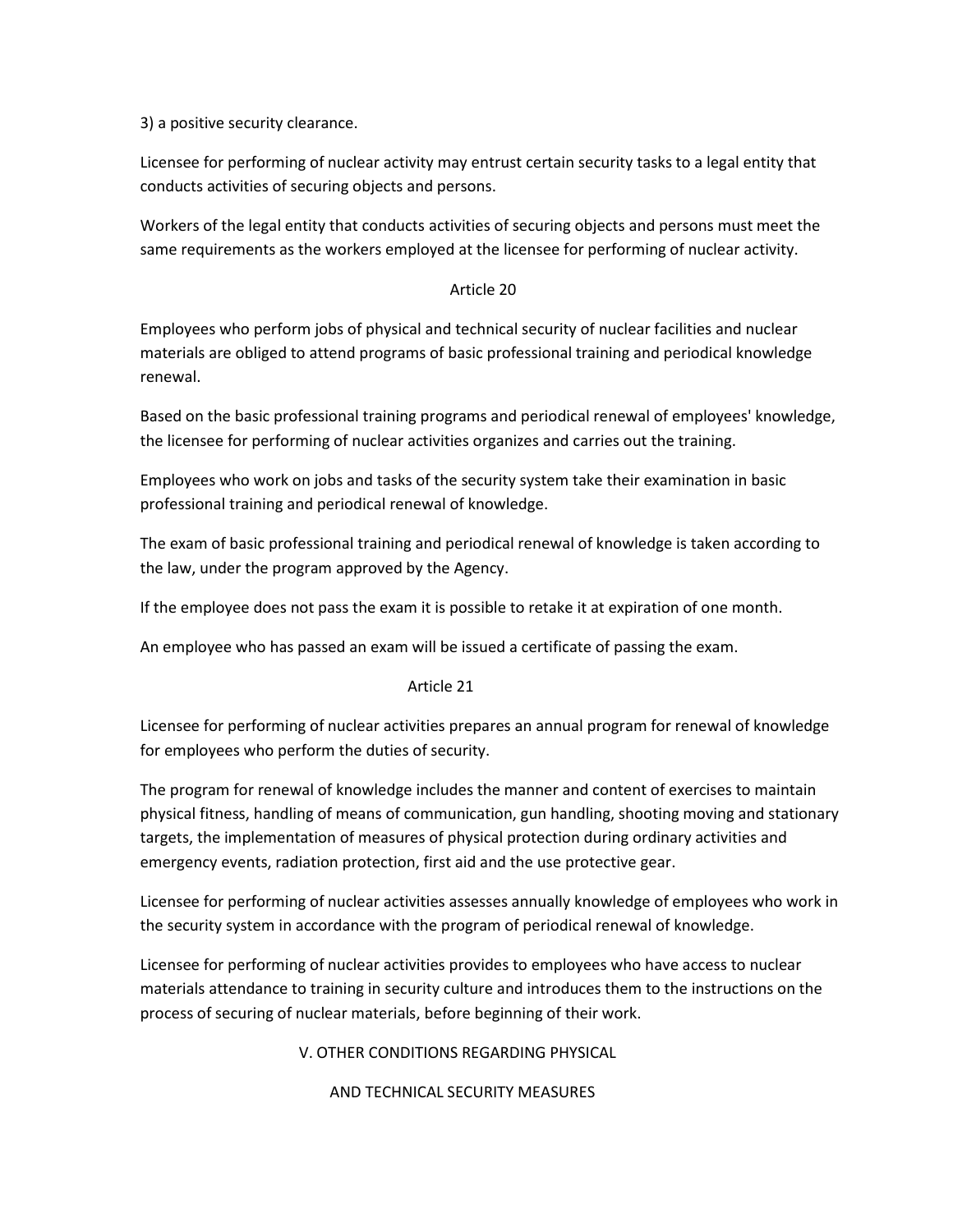#### Article 22

Licensee for performing of nuclear activities submits the proposal of plans and programs referred to in Article 3 of this Regulation for the harmonization with current DBT. In order to preserve the continuity of the security system, and until obtaining the approval of the Agency, the licensee for performing of nuclear activities applies current plans and programs.

Annual report on the state of the security system licensee for performing of nuclear activities submits to the Agency until  $31<sup>st</sup>$  March of the current year for the previous year.

#### Article 23

Plan for security referred to in Article 2, Item 15) of this Regulation contains:

1) the conditions, criteria and measures of system of security;

2) jurisdiction responsibilities and obligations of all participants in the system of security;

3) the basis of plan for the security system and overview of measures of physical and technical protection;

4) a description of areas, facilities in the areas and protected materials;

5) plan or a drawing of areas;

6) a description and the drawings of all the prescribed measures of physical and technical protection in certain areas;

7) organization of the security service;

8) procedures, measures and actions taken by all employees who work in the security system during regular event and in emergency;

9) procedures for checking and auditing procedures, measures and proceedings of the guards;

10) procedure for notification of the ministry responsible for internal affairs in the event of an emergency;

11) procedure for the handling and storage of confidential information;

12) guidance for nuclear safety measures for workers who have access to nuclear materials;

13) program for maintenance of the security system.

#### Article 24

Plan for the security of transport of nuclear materials, referred to in Article 2, Item 16) of this Regulation, contains: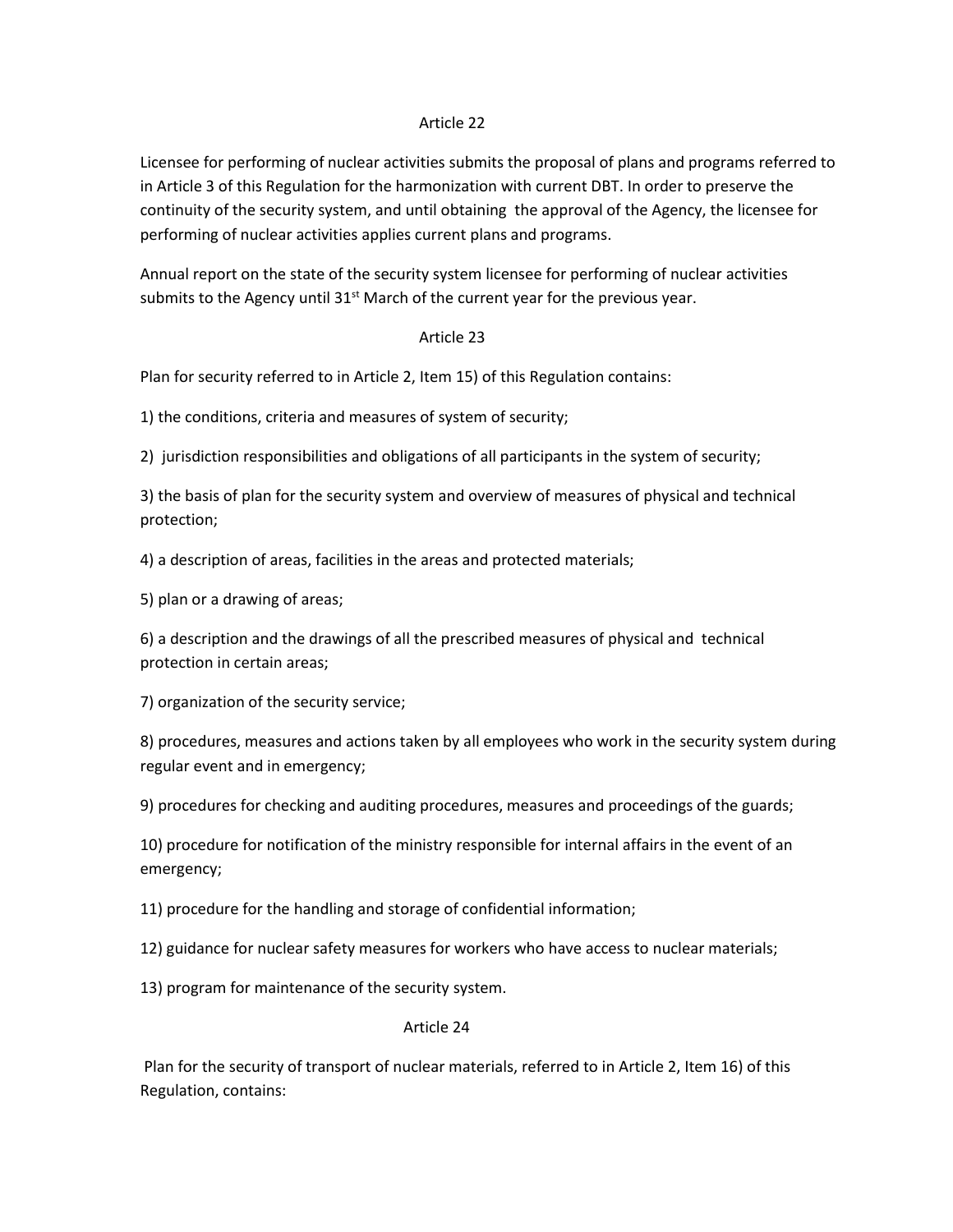1) a description of means of transport and their characteristics;

2) information about the categories and quantities of nuclear materials, including the data on packaging which is used;

3) transportation plan, including route, points of rest and reloading points, with a description of the possible points of threat;

4) defined physical protection along transport routes, during rest and reloading and in the case of any malfunctions;

5) provided alternative routes;

6) drawings of elements of physical protection of the vehicle;

7) the method of testing the safety and security of means of transport;

8) written instructions for security guards concerning their obligations during transport, leisure and reloading;

9) a description of technical protection of vehicles and nuclear materials;

10) plan for communication between the persons involved in the transport, security guards and transport-control center;

11) measures and actions taken by security guards during regular operation and emergency;

12) procedures for checking the security procedures and measures of the security system ;

13) measures to determine the psycho-physical fitness of driver, locomotive driver, pilot, captain and crew for driving;

14) procedures for handling and storage of confidential information of all participants in the transport system.

#### Article 25

Plan for action in the case of threats to the security of nuclear facilities and nuclear materials referred to in Article 2, Item 17) of this Regulation contains:

1) processes and procedures conducted by employees who work in the physical protection in case of endangering of the security;

2) processes and procedures conducted by other employees of the licensee for performing of nuclear activities in the case of endangering of the security;

3) plan for communication.